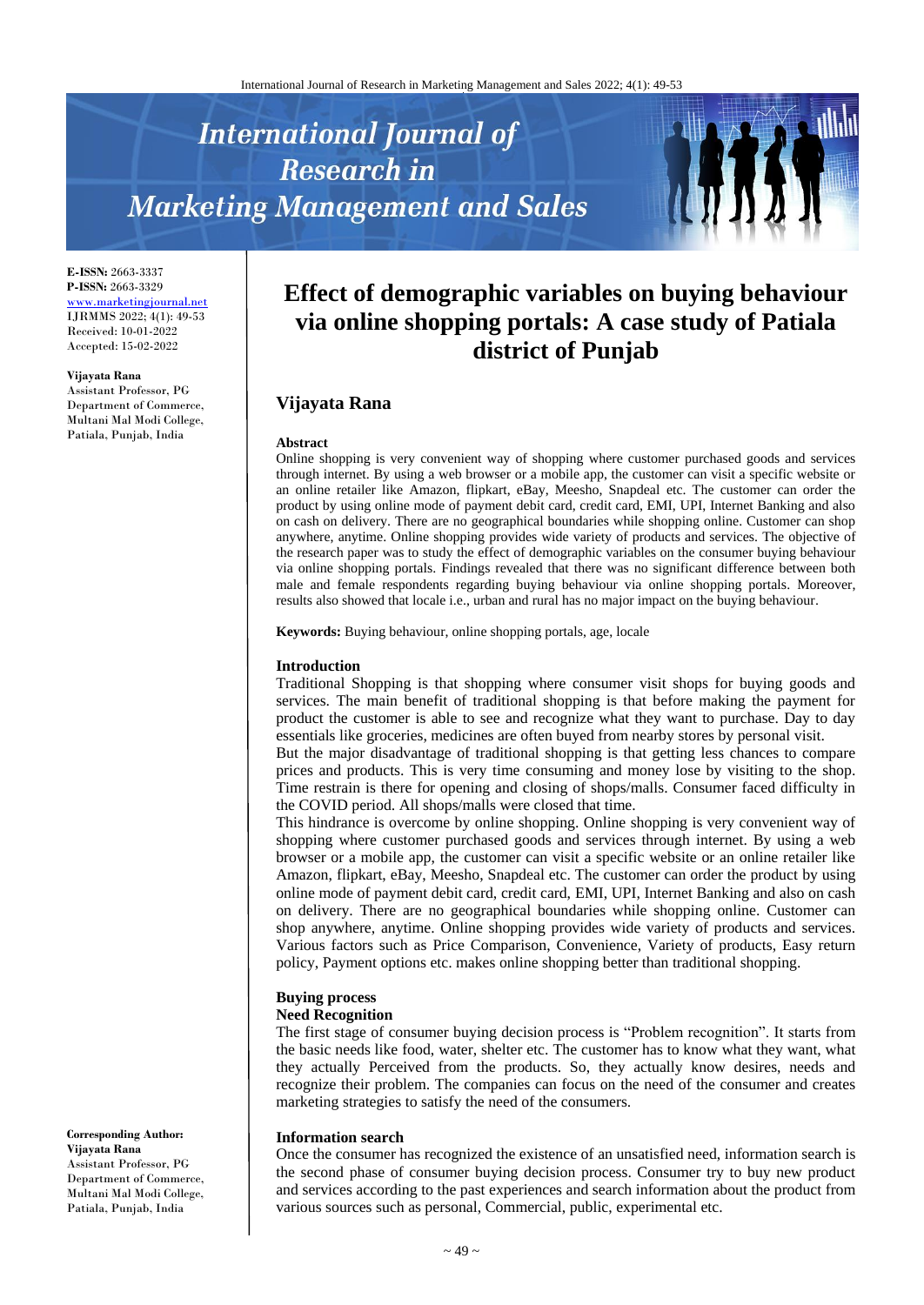#### **Evaluation of alternatives**

This is the third stage of consumer buying decision making process. After the information search, the customer collects the information regarding the products and services of brands and then they evaluate the products by give ranks to them. While evaluation there are various factors which effects the customer buying decision such as customer experience, importance of product and service, cost of making bad decision, customer beliefs and attitudes.

#### **Purchase decision**

This is the fourth stage of consumer buying decisionmaking process. Customer have to decide what type of product and service they want to buy after collecting the information and evaluation process. Customer will purchase the product of that brand which is most preferred and on highest rank from all while evaluating the alternatives. The purchase decision is also influenced by the factors such as expected price, expected product benefit, attitudes of others towards product.

## **Post-purchase decision**

The consumer buying decision process does not end but with the post purchase decision. After the purchase decision the analysis should be done by the consumers that purchased product is good or not. Post purchase decision lies in the relationship between the consumer's expectations and the product's perceived performance. After the use of product, customer might be satisfied or dissatisfied. If the customer is satisfied, he will exhibit a higher probability of purchasing the product again. If the consumer is not satisfied or dissatisfied by the product of the company, then the problem arises.

#### **Review of literature**

Limayem, M., *et al.* (2000)<sup>[5]</sup>. The Study emphasized on the different factors which impact the intentions of consumers regarding online buying. The Sample of 705 respondents were selected. Finding stated that attitudes towards online shopping has the strong and positive effect on the intentions of online shopping. Personal innovativeness has direct and indirect effects on the online shopping intentions of buyers. Perceived consequences had positive effect on the online shopping intentions of the buyers.

Retailing, E.T.V.  $(2000)$ <sup>[11]</sup>. The focus of this study was to compare the attitudes of the respondents (towards ecommerce) who made the online purchase and with those who had not made online purchase. 607 respondents were selected for the study and t-test and chi-square tests were used for analysis of the data. Finding Stated that attitudes of online buyers were more positive than traditional buyers. There were various factors which influenced the attitudes of buyers to purchased online like time saving, ease of finding as per their requirements and order placed correctly. On the other side, non-buyers felt that online buying was risky. The differences in the attitudes showed on the demographic basis that men did not felt online buying was risky as compared to women. Older students felt more convenient while buying through internet than younger students.

Park, C., & Jun, J. K.  $(2003)$ <sup>[7]</sup>. The Study emphasized on differences in Internet usage, Internet buying and Internet buying behaviors between Korea and America, and to identify a model for factors influencing internet buying behavior. 150 respondents from Korea and 133 respondents

from US were selected. Regression and t-test was used for Analyzing the data. Finding stated that were significant differences in internet usage and the perceived risks of internet shopping, but no significant differences in internet buying intentions or online buying experience between Korean and American consumers. Moreover, there were significant differences Cross cultural aspects between Korea and US.

Park, C.H., & Kim, Y.G.  $(2003)$ <sup>[8]</sup>. The focus of this study was to investigate the relationship between various characteristics of online shopping and consumer buying behavior. The Sample of 602 respondents were selected. Descriptive Statistics, Correlation, regression and f-test was used for analysis of the data. Finding stated that various such as user interface quality, product and service information, site awareness which affected the consumer site commitment. Some influencing attributes were also encouraging consumers to purchase online like information satisfaction, perceived relational benefits, service informational quality. Study also revealed that perceived internet risk had negative effect on the educated respondents towards online buying.

Hansen, T. (2006)<sup>[2]</sup>. In his study titled "Determinants of consumers' repeat online buying of groceries" focused on identifying the factors which determined the repeat buying behavior of experienced grocery consumers through internet. Sample size of 198 respondents was selected and exploratory factor analysis was used. Findings stated that the attitude of consumers towards online grocery buying is positively influenced by perceived offline physical efforts on the other hand attitude of consumers was negatively influenced by offline shopping enjoyment.

Katawetawaraks, C., & Wang, C.  $(2011)$ <sup>[4]</sup>. The Study focused on factors that influenced the customers to buy online shopping decision process by differentiating offline and online decision making. Finding stated that the seller had to took steps for improving their marketing strategy to motivate the customer for online shopping. To gain more customer sellers had to build the trust by providing service quality, secure and attractive website.

Jiang, L.A., *et al.* (2013) <sup>[3]</sup>. The Study emphasized on encouraging the customer for online shopping by providing the key convenience dimensions of online shopping. The Data was collected on the basis of in-depth group interviews and e-questionnaire. After analysis of the data, finding stated that there were five key dimensions of convenience online shopping such as access, search, evaluation, transaction and possession/post-purchase convenience which motivated the customer for online shopping.

Sharma, N.V., & Khatri, V. (2013) <sup>[13]</sup>. The Study investigated the factors that influenced the respondents while purchase of deals and discounts coupons from online websites and to knew the consumer preferences regarding mode of payment in buying from internet. The Sample of 150 respondent was selected and responses were collected through questionnaire. The targeted respondents age was between 18-30 years. ANOVA (F-test) was used for analysis the data. Finding stated that marketing strategy of providing discount coupons and deals & strong payment gateways helped for building trust and confidence in consumers to buy online.

Nittala, R. (2015)<sup>[6]</sup>. The Study emphasized on the various factors that influenced the urban consumers buying behavior through online in the state of Andra Pradesh, India and also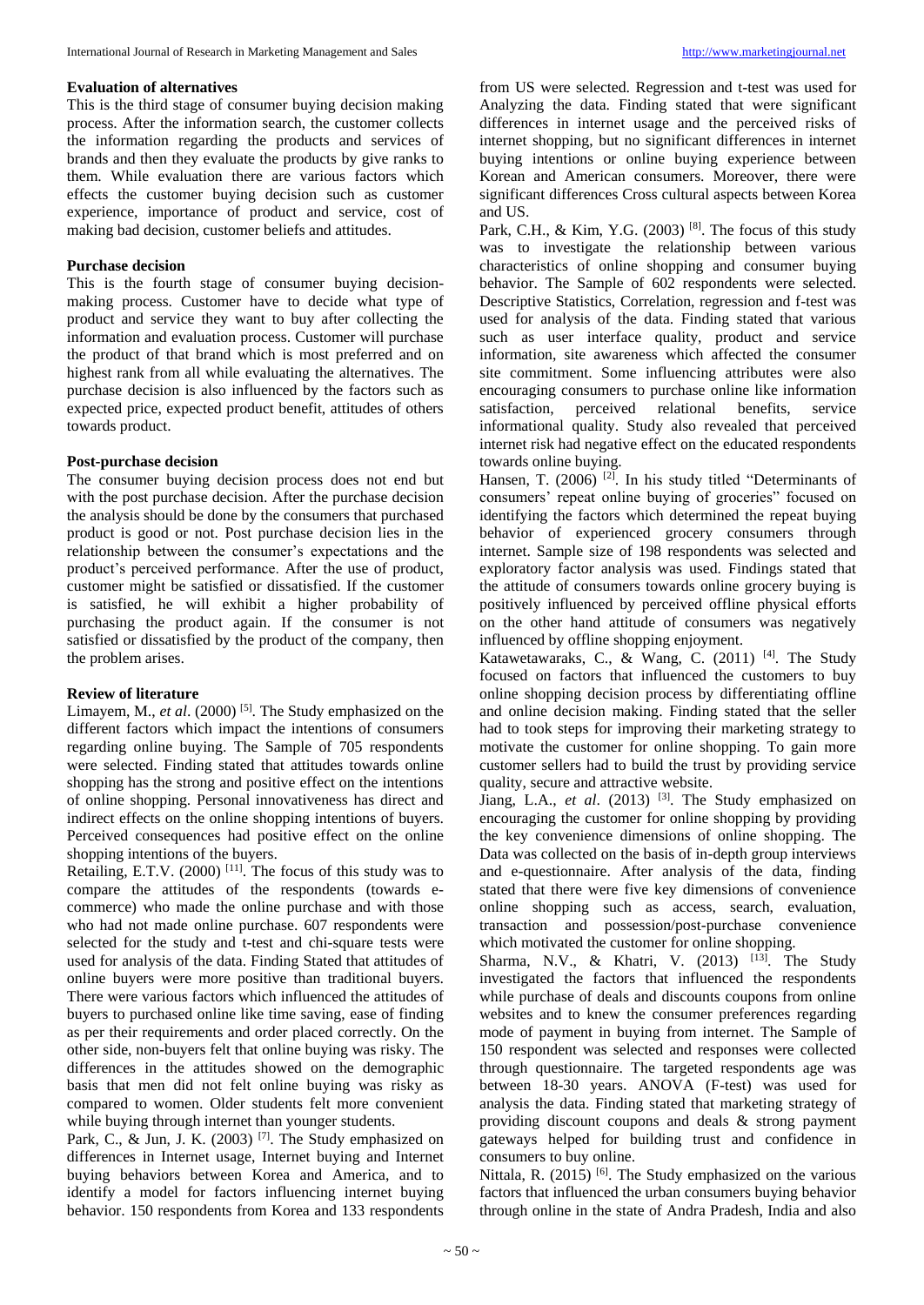provided a better understanding of the potential of electronic marketing. The Sample of 1500 respondents were selected. Respondents were selected through questionnaire which covered the demographic variables and other factors. Factor analysis and multiple regression analysis were used for analysis of the data. Various factors were identified which affect the online buying behavior such as online shoppers' positive attitude, product risk, financial risk, perceived risk and price.

Rahman, M.A. *et al.* (2018)<sup>[9]</sup>. The Study focused on the behavior of online shoppers. The Sample of 160 respondents was selected. Self-constructed questionnaire was prepared. Respondents were selected on the basis of demographic variables such as age, gender, occupation and income. The Study Revealed that most of the online shoppers were below 40 years. Various factors were which encouraged the respondents for online shopping such as time saving, home delivery, ease of shopping and more variety of products. However, most disliking factors for online shoppers were privacy and inability to touch and feel the products.

Rajdhar, M.P.S., & Brahme, M.M. (2020)<sup>[10]</sup>. Studied the influence of Artificial intelligence on the online buying behavior of consumer. Study showed that there were many ways of artificial intelligence which influenced the consumer buying towards online shopping such as Search engines utilization by consumers, Consumer loyalty, Convenience of consumers, Use of speech recognition by consumers, Consumer trust towards brand.

Daroch, B., *et al.* (2021)<sup>[1]</sup>. The Study investigated on the limited on the limiting factors which were affecting consumers online buying behavior and also find out the problems which faced by consumers while purchasing online. The Sample of 158 respondents were selected and factors analysis and descriptive statistics were used for analysis of the data. Finding stated that both positive and negative feedback was found while shopping online. Total Six factors came out which limits consumers to buy from online sites like fear of bank transaction and no faith, traditional shopping more convenient than online shopping, reputation and service provided, experience, insecurity and insufficient product information and lack of trust.

# **Need of the Study**

Due to various offers available online such as easy return policy, wide variety of products etc. consumer today is focusing more on online purchase rather than traditional shopping. After COVID-19, people hesitate to visit crowded places and they prefer that the goods are delivered at their doorstep. Thus, this becomes necessary to know the effect of online shopping portals on the buying behaviour of the consumers.

# **Objectives of the study**

The objective of the research paper was to study the effect of demographic variables on the consumer buying behaviour via online shopping portals.

# **Hypothesis**

**Ho:** Gender has no significant impact on the consumer buying behaviour.

**Ho:** Locale has no significant impact on the perception of teenage buying behaviour.

# **Research Methodology**

# **Research Design**

Descriptive research was undertaken to achieve the objectives of this study. The purpose of descriptive research is to describe a particular phenomenon, behavior, situation or subject without influencing it. Hence, to provide more insight into the research problem, the descriptive research design was undertaken.

# **Sampling Unit**

The sampling unit for the study were the youth aged between 18-35 years of District Patiala, Punjab who were using social media as well as make their purchase via any online shopping platform.

# **Data Analysis and Interpretation**

The study was basically based on the primary data. From the vast number of sampling units, sample size was restricted to 200 teenagers of District Patiala, Punjab, keeping in mind the research objective, the plan of analyses, the constraint of time and resources. Moreover, it reduces the uncertainty in the decision-making process. In order to make meaningful research a suitable methodology has to be adopted. The major part of data was primary data in nature; and was collected through the use of structured questionnaires.

As per descriptive analysis the data is normally distributed having median=21 and mode=20, mean (20.865) are near to each other. The data is right skewed (skewness=0.0712). The value of Kurtosis=0.242 (<3) which is platykurtic.

As per the sample statistics, t-value  $= 5.1997$  and p-value  $2.177(>0.05)$  which is not significant at 95% level of confidence. We have to accept the null hypothesis that gender has no significant effect on buying behaviour via online shopping portals. The alternate hypothesis i.e., gender has significant effect on buying behaviour is rejected.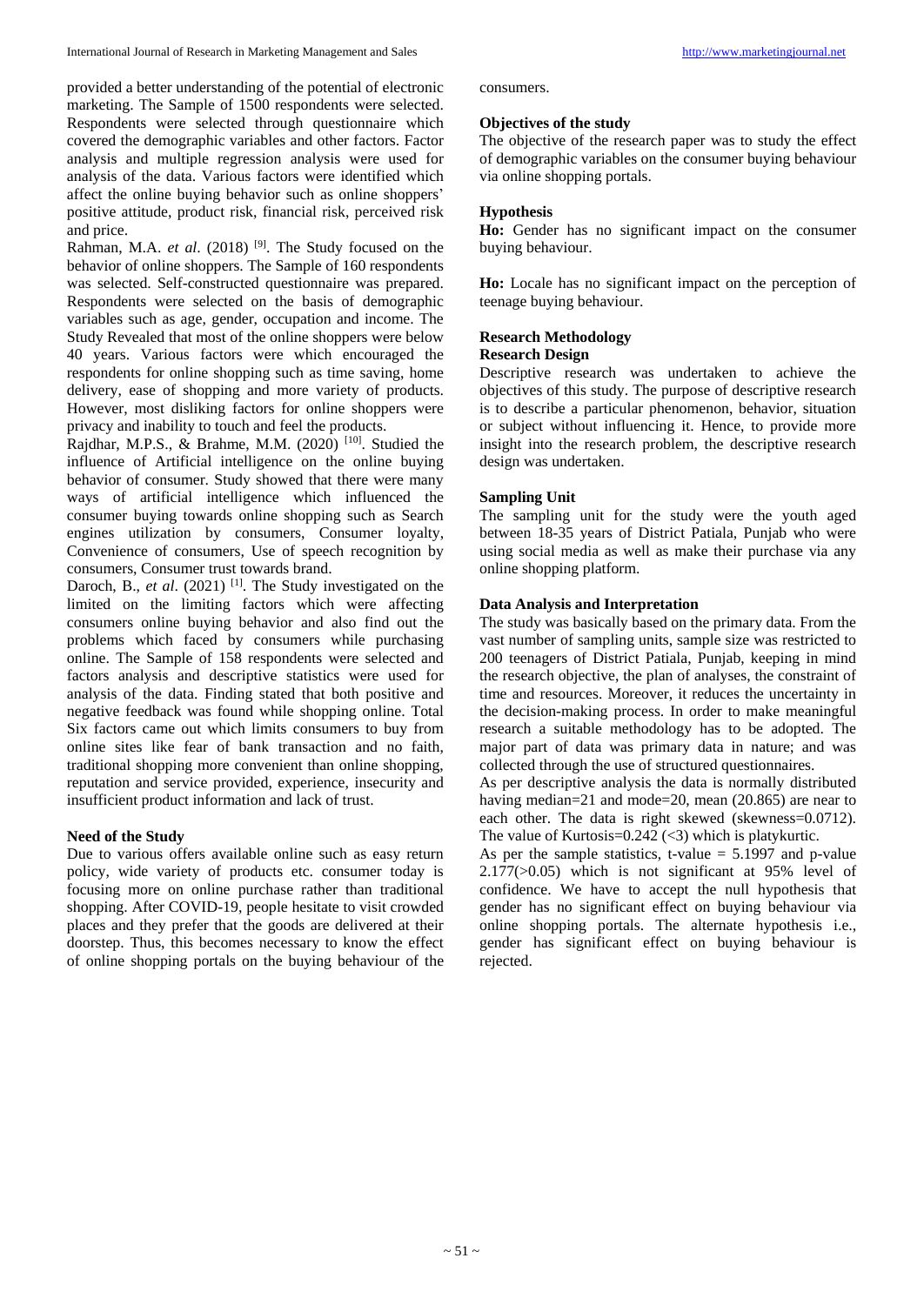

Fig 1: Gender and Shopping portals

It is clearly observed from the figure that the means are not overlapping, hence there is a significant difference between the gender of the respondents regarding buying behaviour via online shopping portals. As per the sample statistics, t-value  $= 0.6631$  and p-value

 $0.50(>0.05)$  which is not significant at 95% level of confidence. We have to accept the null hypothesis that locale has no significant effect on buying behaviour via online shopping portals. The alternate hypothesis i.e., locale has significant effect on buying behaviour is rejected.





**Fig 2:** Locale and Shopping portals

It is clearly observed from the figure that the means are overlapping, hence there is a significant difference between the locale of the respondents regarding buying behaviour via online shopping portals.

# **Conclusion**

Descriptive research was undertaken to achieve the objectives of this study. Sampling unit for the study were the youth aged between 18-35 years of District Patiala, Punjab who were using social media as well as make their purchase via any online shopping platform. The study was conducted in order to identify the effect of demographic variables i.e. Gender and Locale on the Buying Behaviour via online shopping platforms. There was no significant difference between both male and female respondents regarding buying behaviour via online shopping portals. Results showed that locale i.e., urban and rural has no major impact on the buying behaviour. This shows that social media is not only limited to urban areas only but has widely spread in rural areas also.

# **References**

- 1. Daroch B, Nagrath G, Gupta A. A study on factors limiting online shopping behaviour of consumers. Rajagiri Management Journal. 2021;15(1):39-52.
- 2. Hansen T. Determinants of consumers' repeat online buying of groceries. The International Review of Retail, Distribution and Consumer Research. 2006;16(1):93- 114.
- 3. Jiang LA, Yang Z, Jun M. Measuring consumer perceptions of online shopping convenience. Journal of Service management. 2013;24(2):191-214.
- 4. Katawetawaraks C, Wang C. Online shopper behavior: Influences of online shopping decision. Asian journal of business research. 2011;1(2):66-74.
- 5. Limayem M, Khalifa M, Frini A. What makes consumers buy from Internet? A longitudinal study of online shopping. IEEE Transactions on systems, man, and Cybernetics-Part A: Systems and Humans. 2000;30(4):421-432.
- 6. Nittala R. Factors influencing online shopping behavior